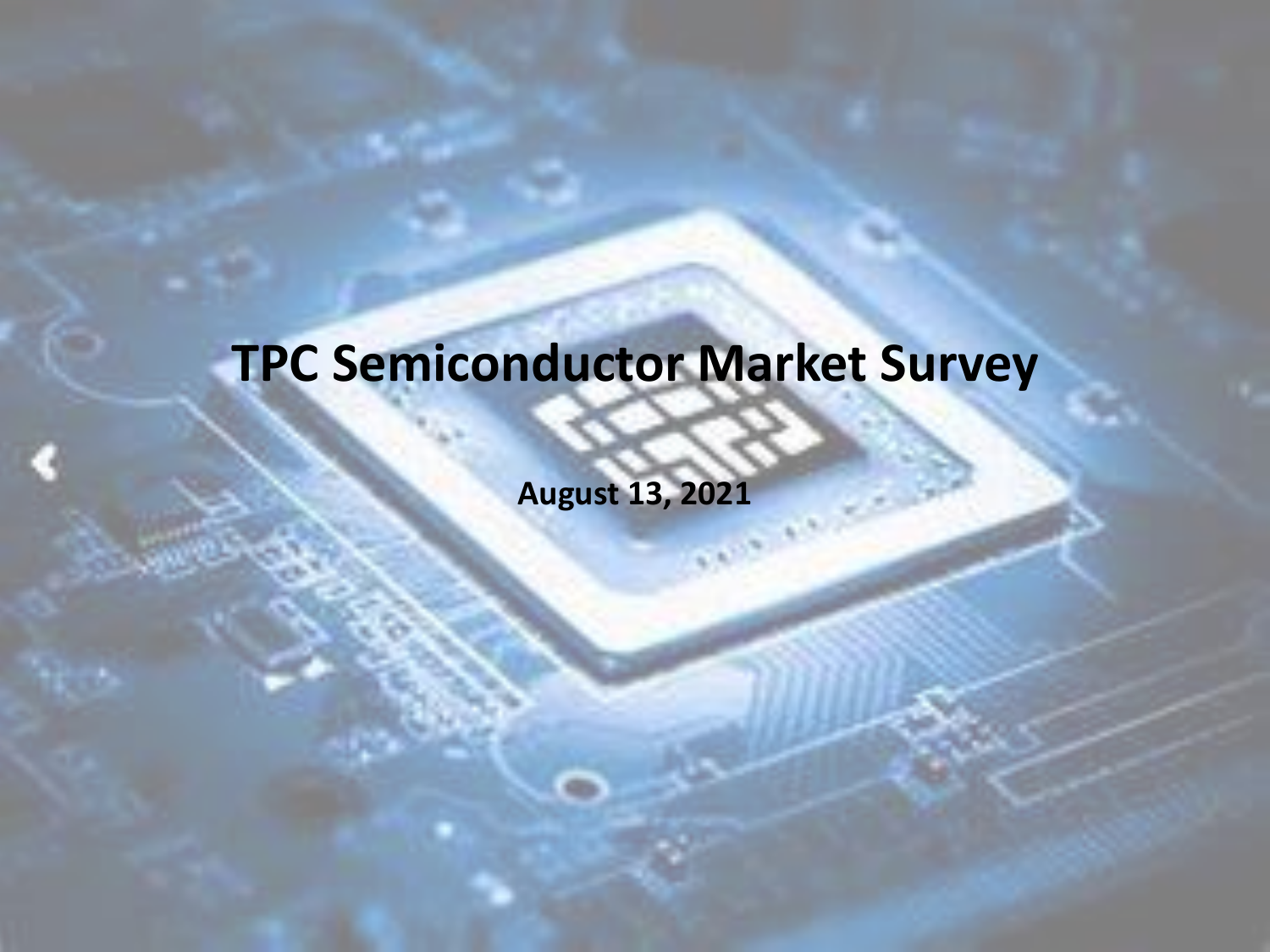### TPC June 2021 Survey Summary

*Survey Date: 8/6-8/9 Respondents: ~8,600 Location: Worldwide (~80% Asia) Who: Active Electronics Industry Professionals Response Composition (multiple choices): Industrial 39%, Auto 18%, Comm 21%, Computing 22%, Mobile 29%, Data Ctr 19%, Other 13%*

- We recently completed our monthly survey (~8,600 respondents) which saw decreases in both C2Q21 and C3Q21 growth; but continued improvement in seasonality expectations. The bookings outlook for C2Q and C3Q remained fairly consistent with last month. However, by far, the majority of responses still see growth in both C2Q and C3Q. We also had our  $1<sup>st</sup>$  glimpse into C4Q's outlook which shows less demand growth vs. C3Q, but at much better seasonality.
- The survey showed a growth outlook for C2Q21 weakening vs. last month with 45% expecting q/q growth vs. 47% previously and 16% see it as weaker vs. 18% last month. The C3Q outlook decreased with 49% expecting q/q growth vs. 56% previously; while only 12% see it as weaker vs. 11% last month.
- The survey showed an increase in bookings outlook for C2Q21 with 34% expecting improving bookings vs. C1Q compared to 31% last month; while 12% now expect weaker bookings vs. 11% last month. Bookings outlook for C3Q21 was flattish with 18% expecting improving bookings vs. C2Q compared to 15% last month; while 28% now expect weaker bookings vs. 24% last month. For reference, general WW book to bills are still in the 1.10-1.25 range.
- Backlog cancellation expectations (slide 7) has shown increase in cancellations over the past 3 months but is still in the "average" range. Inventories (slide 9) has also shown a steady increase for C3Q.
- While availability of DRAM and NAND improved slightly, capacitors and microcontrollers continue to be the most problematic area.
- Pricing has been on a trend of increasing due to tighter product availability, with C3Q responses indicating continued increases in pricing. We are seeing another round of price increases (especially in MCU's and PMIC's) by key Analog suppliers that began July 1.
- We continue to see a significant shortage of supply that is being driven by demand (especially in the Auto and Mobile sectors). We believe this will remain strong throughout the year and into at least mid-22.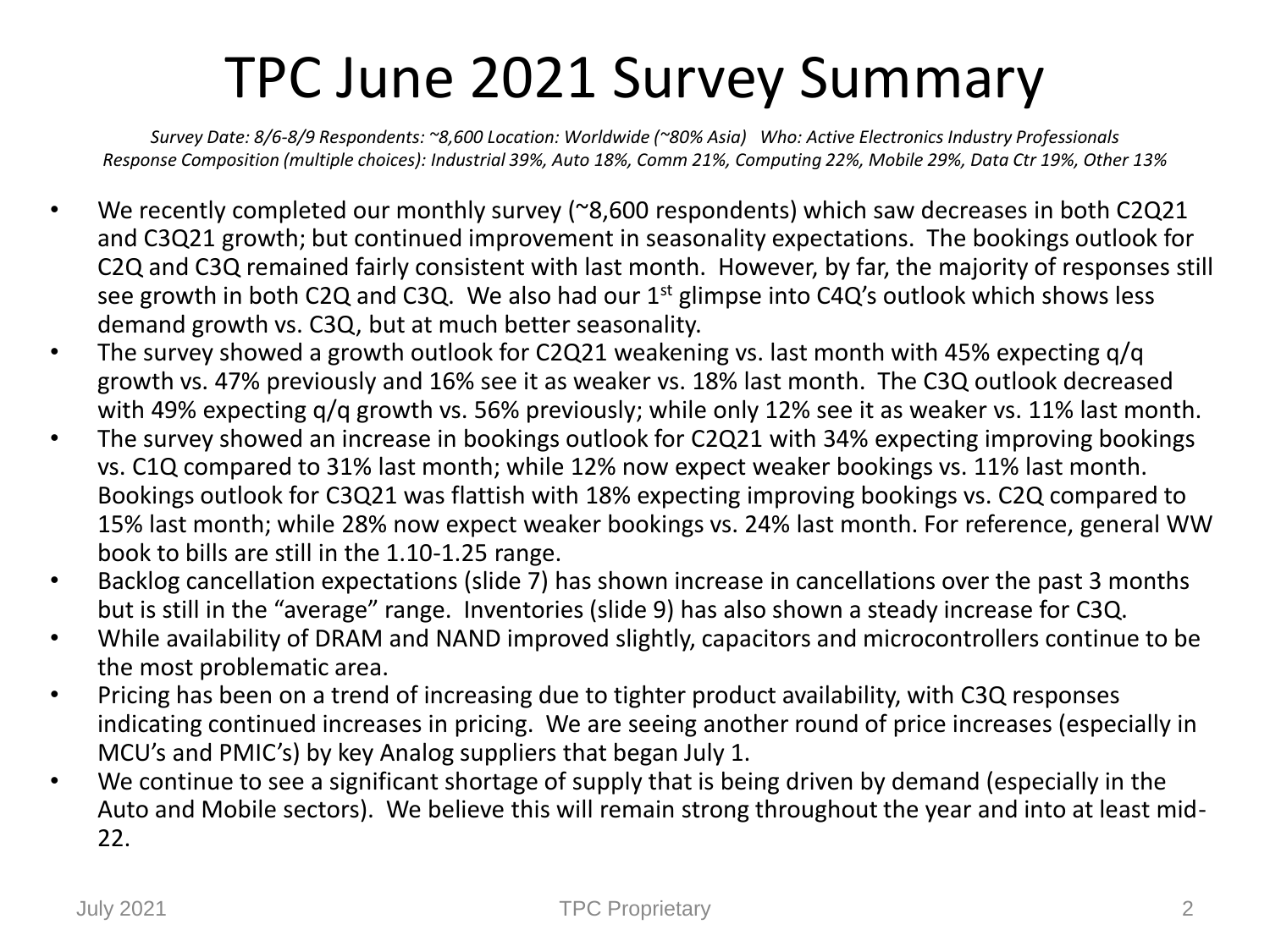#### Q/Q Demand Growth Outlook

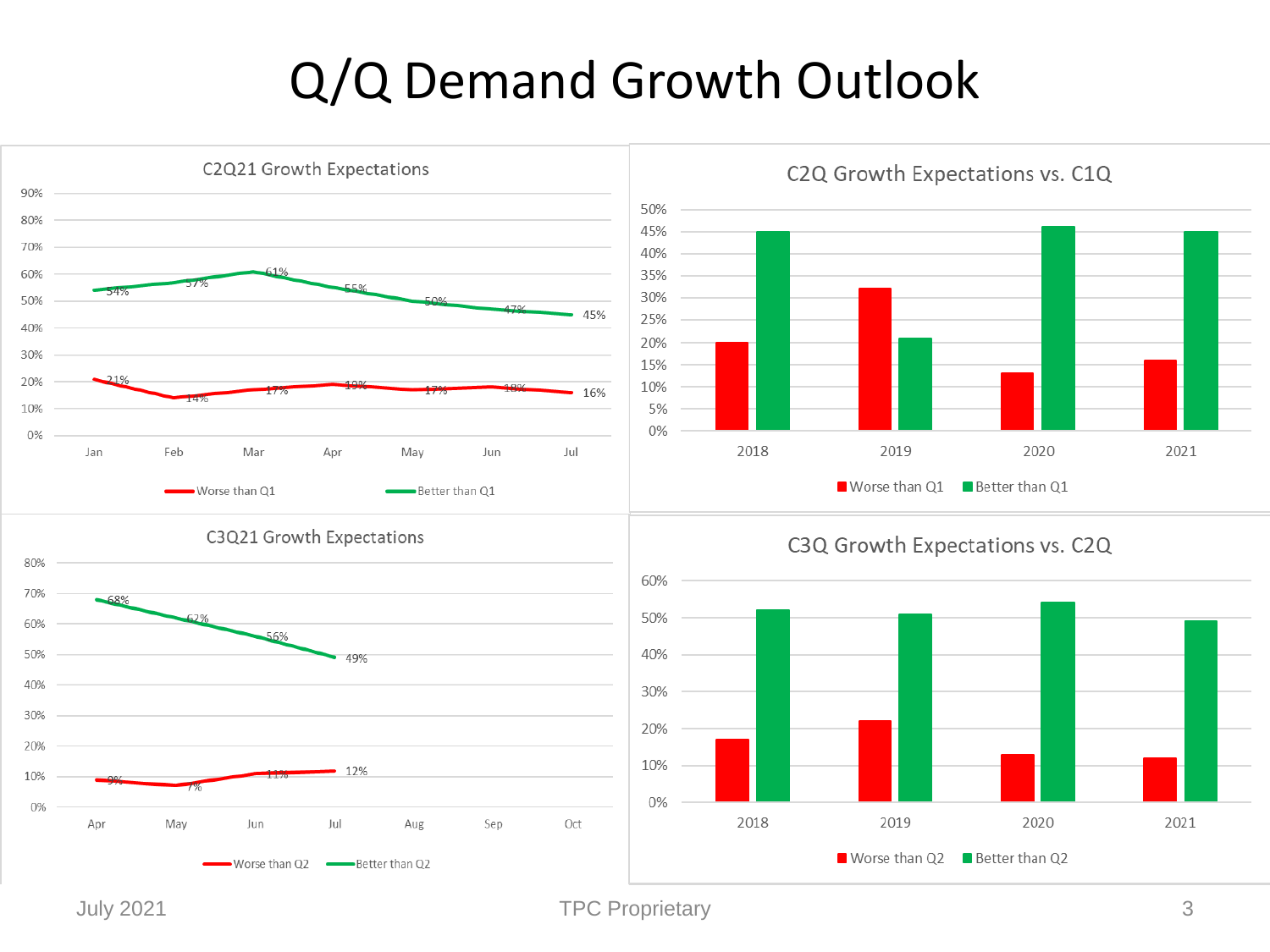### C4Q21 Demand Growth Outlook

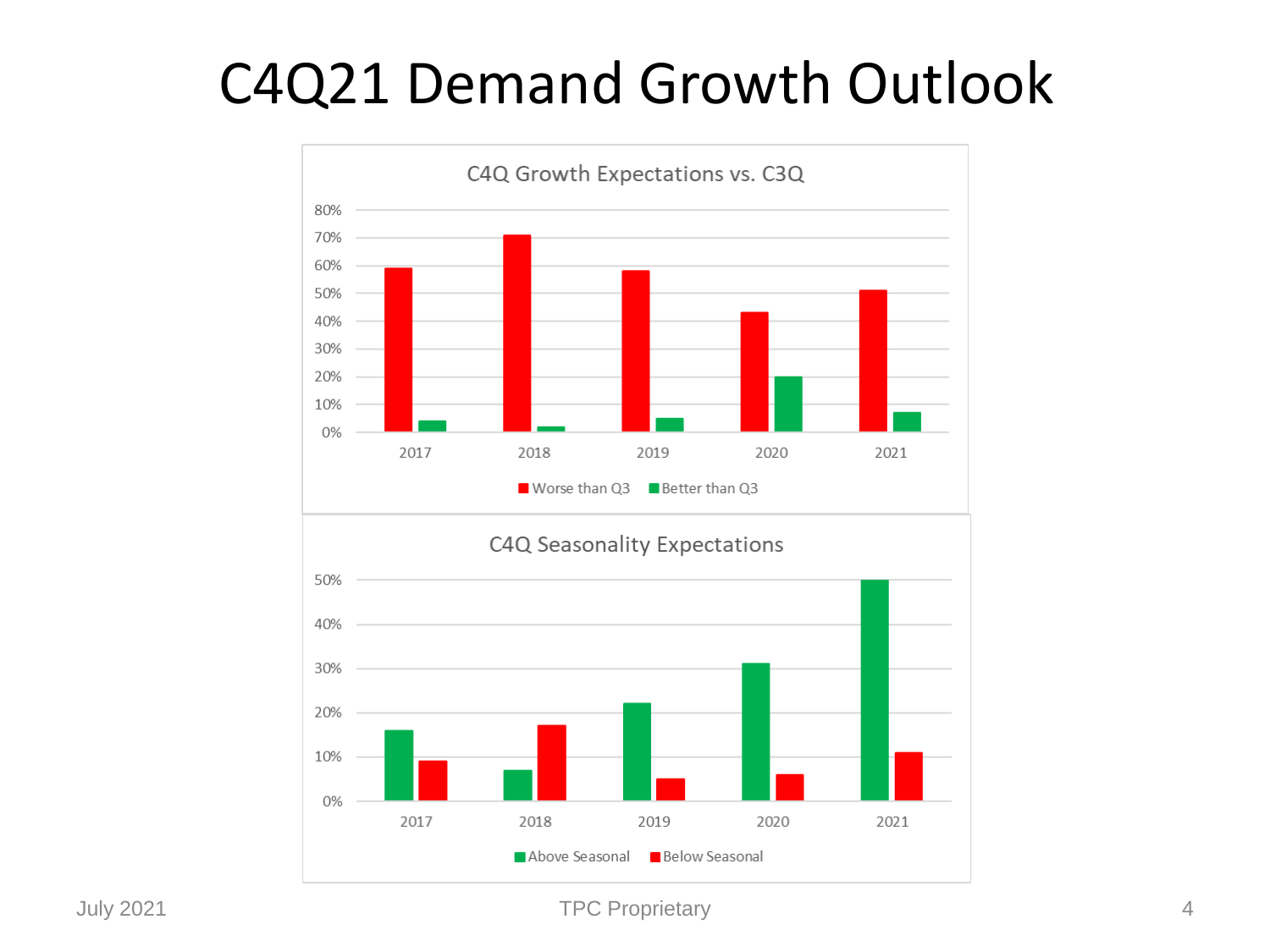#### Q/Q Seasonality Expectations

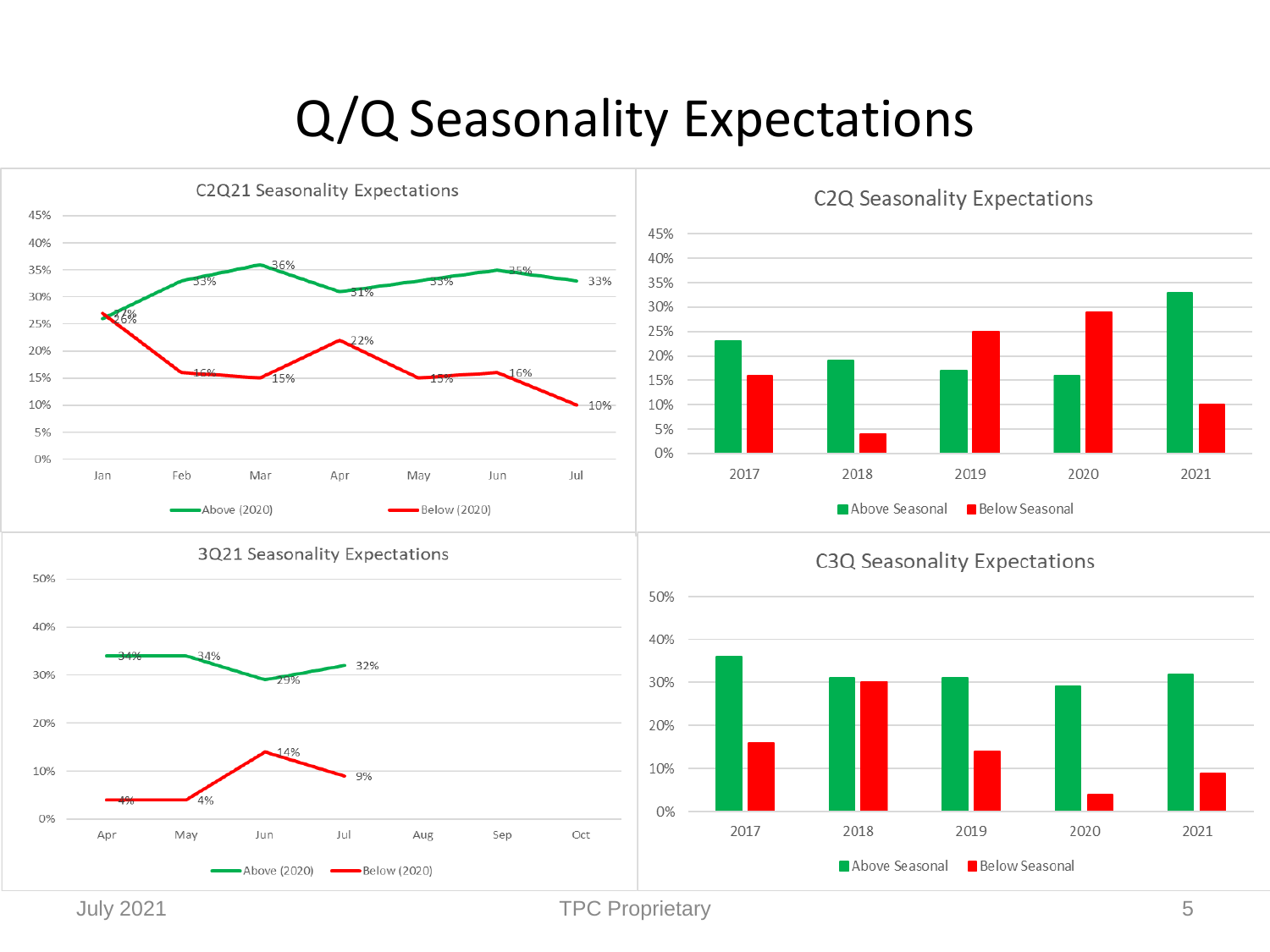## Q/Q Bookings Growth Expectations



July 2021 TPC Proprietary 6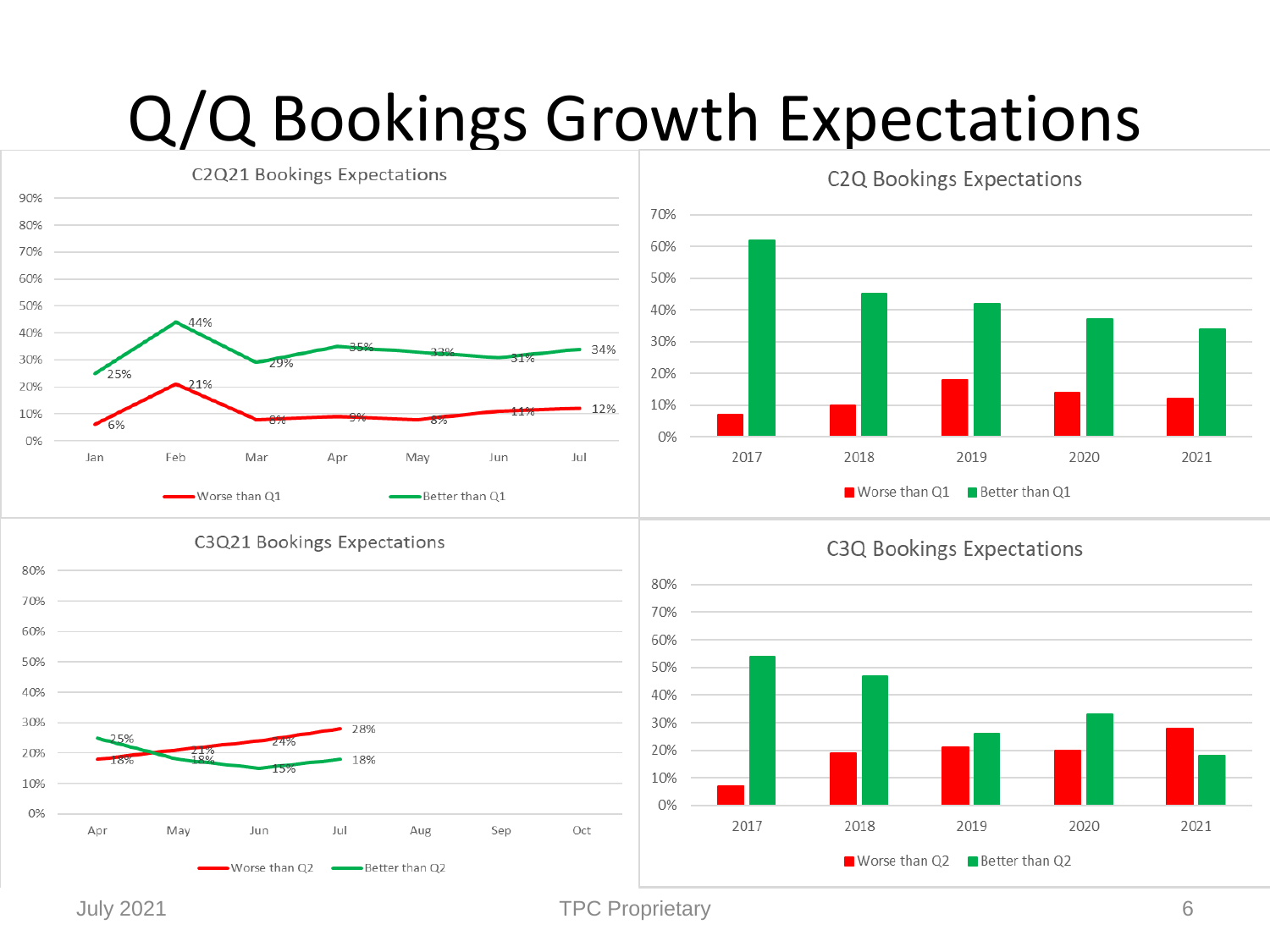## Book to Bill History & Trends

(Calendar quarters)

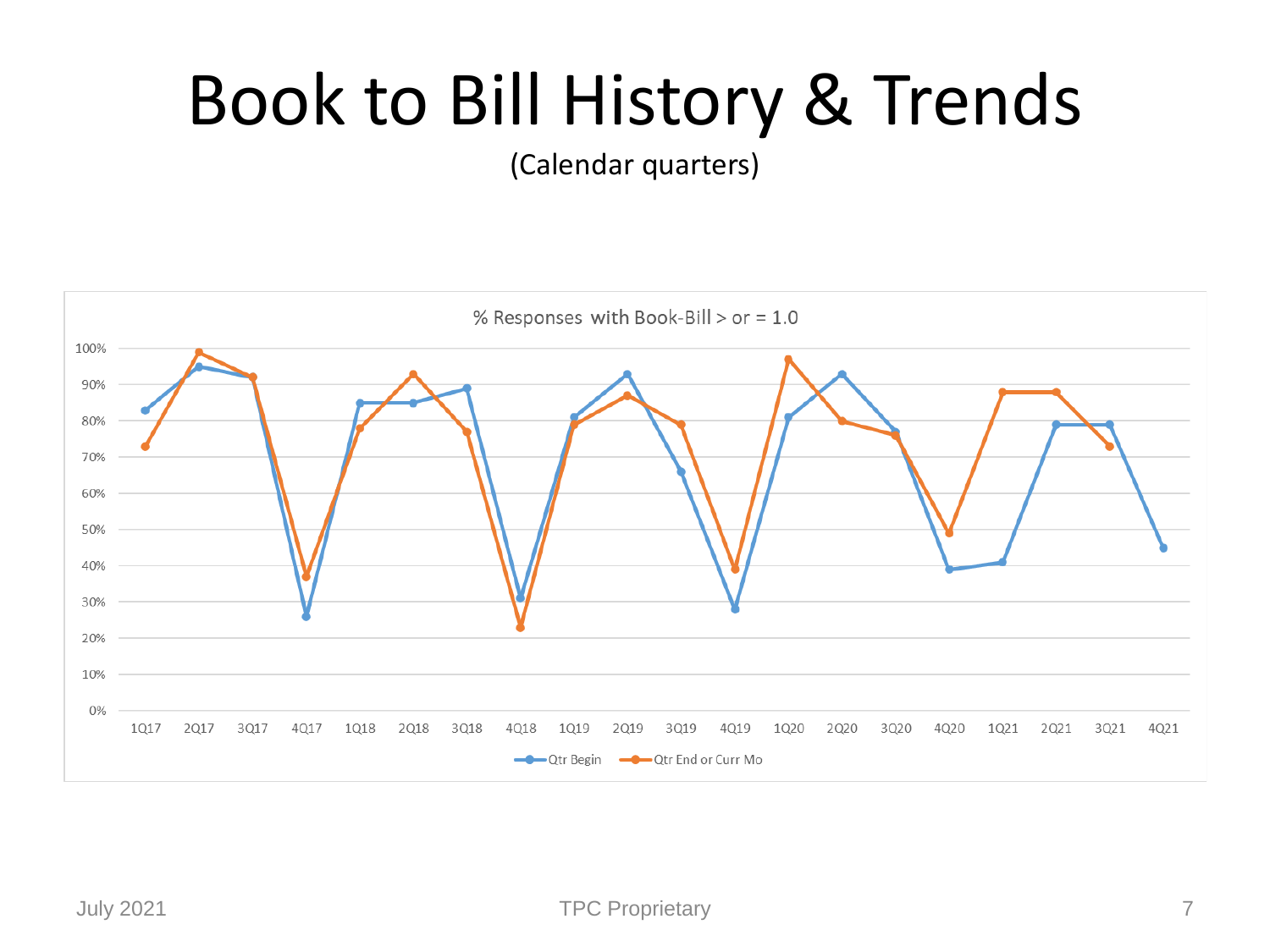#### Backlog Order Cancellations vs. 30 Days Ago

(Delta between increasing and decreasing cancellations – Higher % is more positive)

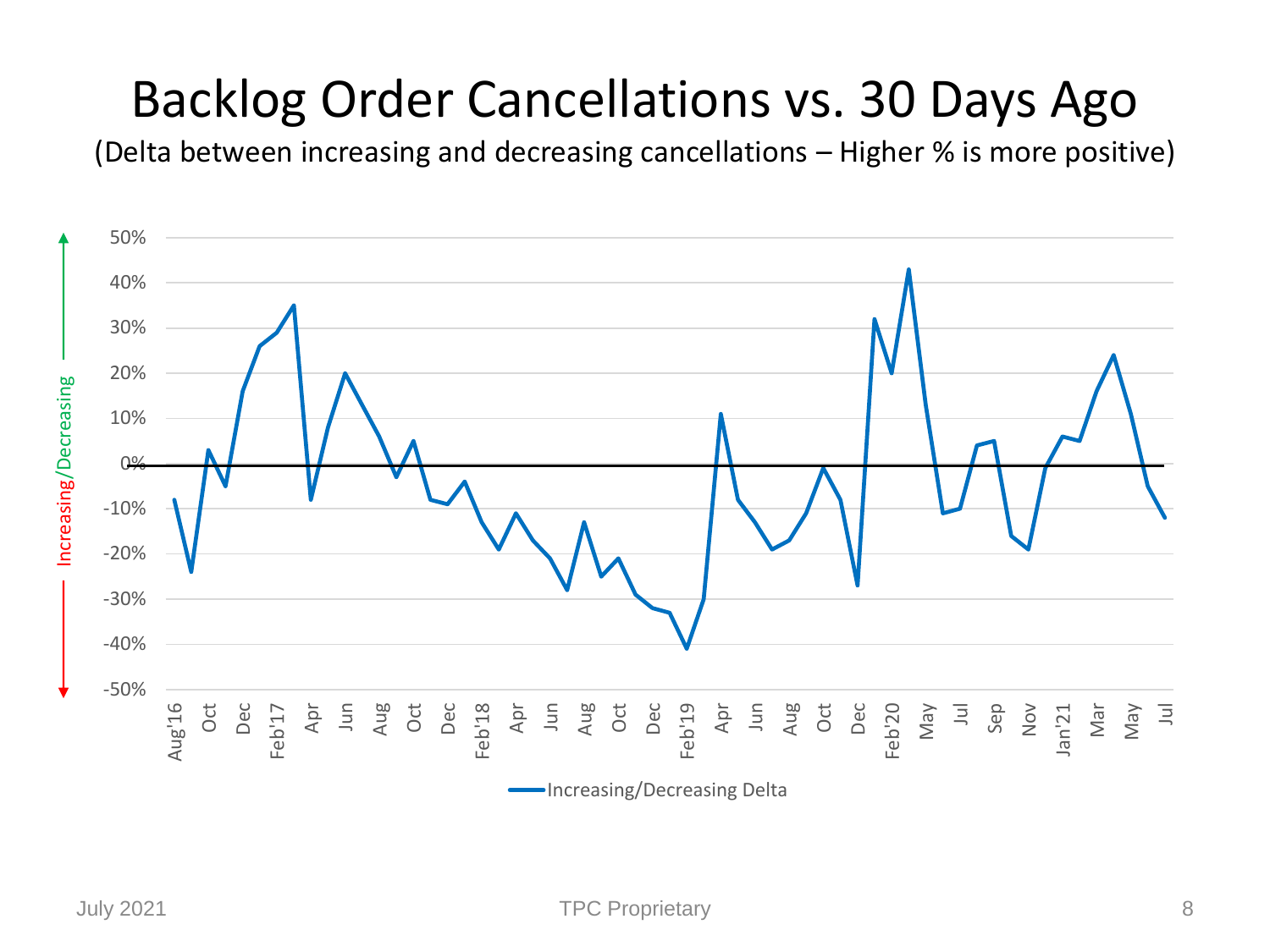### Inventory Status

(Using a scale of 1 to 5 with 1 being extremely low inventory, 3 being the normal amount, and 5 being extremely high; how do you view inventory levels for the following products?)

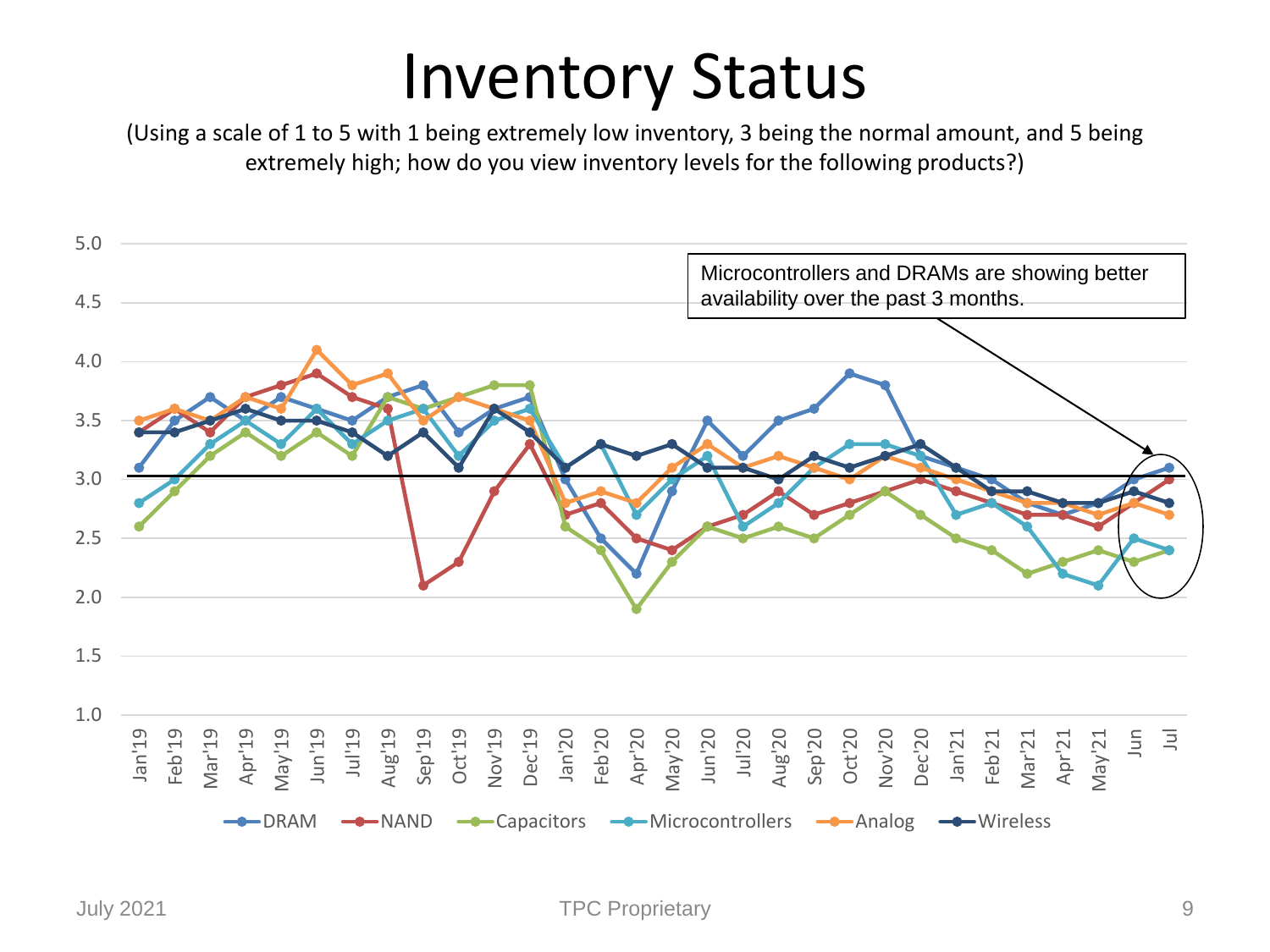## Q/Q Inventory Growth

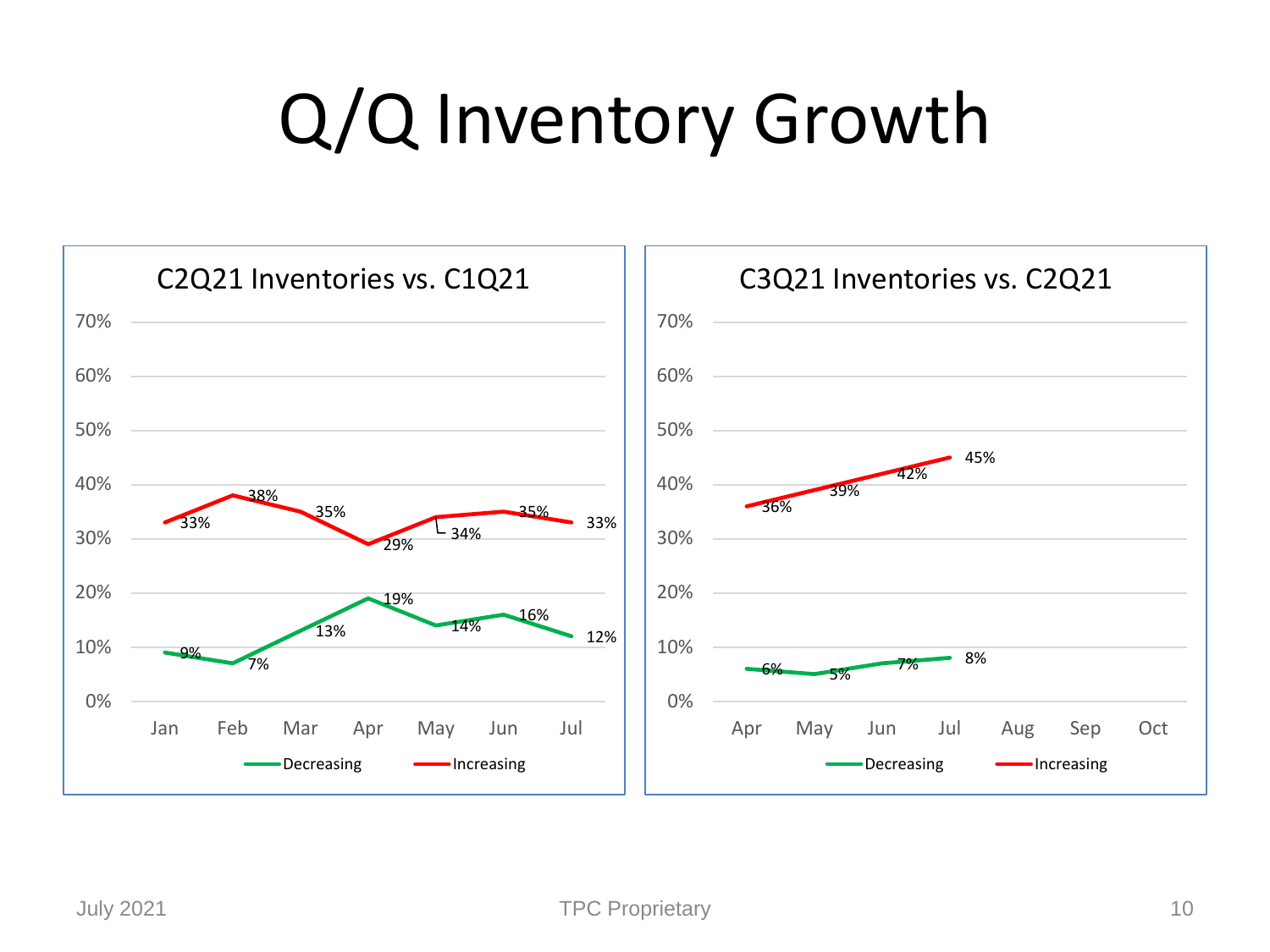# Q/Q Pricing Trends